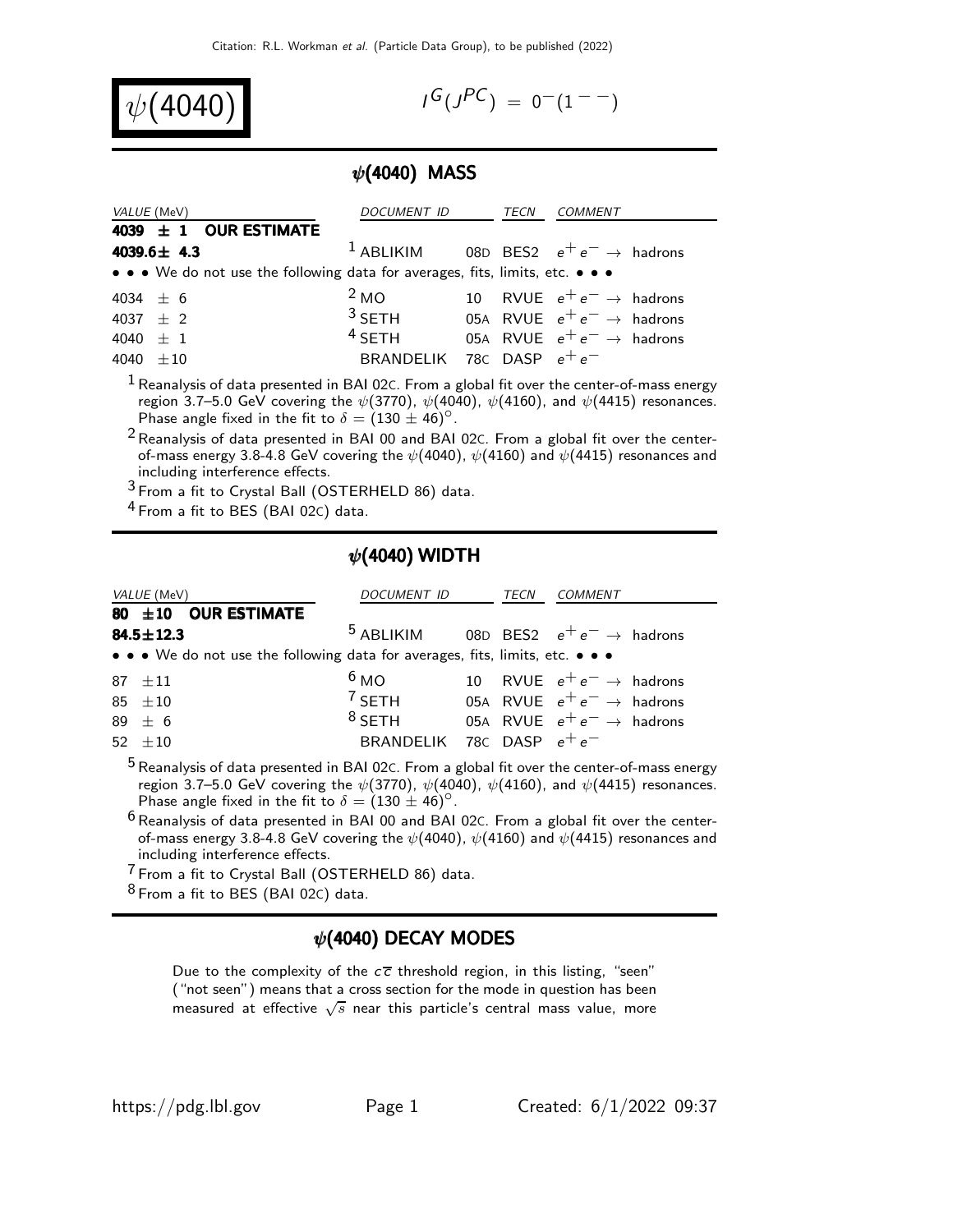(less) than 2 $\sigma$  above zero, without regard to any peaking behavior in  $\sqrt{s}$ or absence thereof. See mode listing(s) for details and references.

|                        | Mode                                                                                                 | Fraction $(\Gamma_i/\Gamma)$ Confidence level |                                  |     |
|------------------------|------------------------------------------------------------------------------------------------------|-----------------------------------------------|----------------------------------|-----|
| $\Gamma_1$             | $e^+e^-$                                                                                             |                                               | $(1.07\!\pm\!0.16)\times10^{-5}$ |     |
| $\Gamma_2$             | $D\overline{D}$                                                                                      | seen                                          |                                  |     |
| $\Gamma_3$             | $D^0\overline{D}{}^0$                                                                                | seen                                          |                                  |     |
| $\Gamma_4$             | $D^+D^-$                                                                                             | seen                                          |                                  |     |
| $\Gamma_5$             | $D^*\overline{D}$ + c.c.                                                                             | seen                                          |                                  |     |
| $\Gamma_6$             | $D^*(2007)^0\overline{D}{}^0 +$ c.c.                                                                 | seen                                          |                                  |     |
| $\Gamma_7$             | $D^*(2010)^+$ $D^-+$ c.c.                                                                            | seen                                          |                                  |     |
| $\Gamma_8$             | $D^* D^*$                                                                                            | seen                                          |                                  |     |
|                        | $\Gamma_9$ $D^*(2007)^0 \overline{D}^*(2007)^0$                                                      | seen                                          |                                  |     |
| $\Gamma_{10}$          | $D^*(2010)^+$ $D^*(2010)^-$                                                                          | seen                                          |                                  |     |
| $\Gamma_{11}$          | $D\overline{D}\pi$ (excl. $D^*\overline{D}$ )                                                        |                                               |                                  |     |
| $\Gamma_{12}$          | $D^0 D^- \pi^+$ + c.c. (excl.                                                                        | not seen                                      |                                  |     |
|                        | $D^*(2007)^0 \overline{D}^0$ +c.c.,                                                                  |                                               |                                  |     |
|                        | $D^*(2010)^+ D^-$ +c.c.)                                                                             |                                               |                                  |     |
| $\Gamma_{13}$          | $D\overline{D}^*\pi$ (excl. $D^*\overline{D}^*$ )                                                    | not seen                                      |                                  |     |
| $\Gamma_{14}$          | $D^0\overline{D}^{*-}\pi^+$ +c.c. (excl.                                                             | seen                                          |                                  |     |
|                        | $D^*(2010)^+ D^*(2010)^-)$                                                                           |                                               |                                  |     |
|                        | $\Gamma_{15}$ $D_c^+ D_c^-$                                                                          | seen                                          |                                  |     |
|                        | $\Gamma_{16}$ $\pi^{\bar{+}} \pi^{\bar{+}} \pi^- \pi^- \pi^0$                                        |                                               |                                  |     |
|                        | $\Gamma_{17}$ J/ $\psi(15)$ hadrons                                                                  |                                               |                                  |     |
|                        |                                                                                                      | < 4                                           | $\times$ 10 <sup>-3</sup>        | 90% |
|                        | $\begin{array}{cc} \Gamma_{18} & J/\psi \pi^+ \pi^- \\ \Gamma_{19} & J/\psi \pi^0 \pi^0 \end{array}$ | < 2                                           | $\times$ 10 <sup>-3</sup>        | 90% |
|                        | $\Gamma_{20}$ $J/\psi \eta$                                                                          |                                               | $(5.2 \pm 0.7) \times 10^{-3}$   |     |
|                        | $\sqrt{1/21}$ $J/\psi \pi^0$                                                                         | $<\,2.8$                                      | $\times$ $10^{-4}$               | 90% |
|                        | $\Gamma_{22}$ $J/\psi \pi^+ \pi^- \pi^0$                                                             | < 2                                           | $\times\,10^{-3}$                | 90% |
| $\Gamma_{23}$          | $\chi$ <sub>c</sub> 1 $\gamma$                                                                       | < 3.4                                         | $\times$ 10 <sup>-3</sup>        | 90% |
| $\Gamma_{24}$          | $\chi$ <sub>C</sub> 2 $\gamma$                                                                       | $<\,5$                                        | $\times\,10^{-3}$                | 90% |
|                        | $\Gamma_{25}$ $\chi_{c1} \pi^{+} \pi^{-} \pi^{0}$                                                    | < 1.1                                         | $\frac{0}{0}$                    | 90% |
| $\Gamma_{26}$          | $\chi_{c2} \pi^+ \pi^- \pi^0$                                                                        | $<\,3.2$                                      | $\frac{0}{0}$                    | 90% |
|                        | $\Gamma_{27}$ $h_c(1P)\pi^+\pi^-$                                                                    | $<$ 3                                         | $\times$ 10 $^{-3}$              | 90% |
| $\Gamma_{28}$          | $\phi \pi^+ \pi^-$                                                                                   | $<$ 3                                         | $\times\,10^{-3}$                | 90% |
| $\Gamma_{29}$          | $\Lambda \overline{\Lambda} \pi^+ \pi^-$                                                             | $<\,2.9$                                      | $\times$ $10^{-4}$               | 90% |
| $\mathsf{\Gamma}_{30}$ | $\Lambda \overline{\Lambda} \pi^0$                                                                   | < 9                                           | $\times$ $10^{-5}$               | 90% |
| $\Gamma_{31}$          | $\Lambda \overline{\Lambda} \eta$                                                                    | $<\,3.0$                                      | $\times$ $10^{-4}$               | 90% |
| $\Gamma_{32}$          | $\overline{\Lambda}$                                                                                 | < 6                                           | $\times$ $10^{-6}$               | 90% |
| $\Gamma_{33}$          | $\Sigma^+\overline{\Sigma}^-$                                                                        | $<\,1.3$                                      | $\times$ 10 <sup>-4</sup>        | 90% |
| $\Gamma_{34}$          | $\frac{\Sigma^0 \overline{\Sigma^0}}{\Xi^+ \overline{\Xi}^-}$                                        | < 7                                           | $\times$ $10^{-5}$               | 90% |
| $\mathsf{\Gamma}_{35}$ |                                                                                                      | $<\,1.6$                                      | $\times$ $10^{-4}$               | 90% |
| $\Gamma_{36}$          | $\equiv 0 \equiv 0$                                                                                  | $<\,1.8$                                      | $\times$ $10^{-4}$               | 90% |
| $\Gamma_{37}$          | $\mu^+ \mu^-$                                                                                        | (9)<br>$\pm 6$                                | ) $\times$ $10^{-6}$             |     |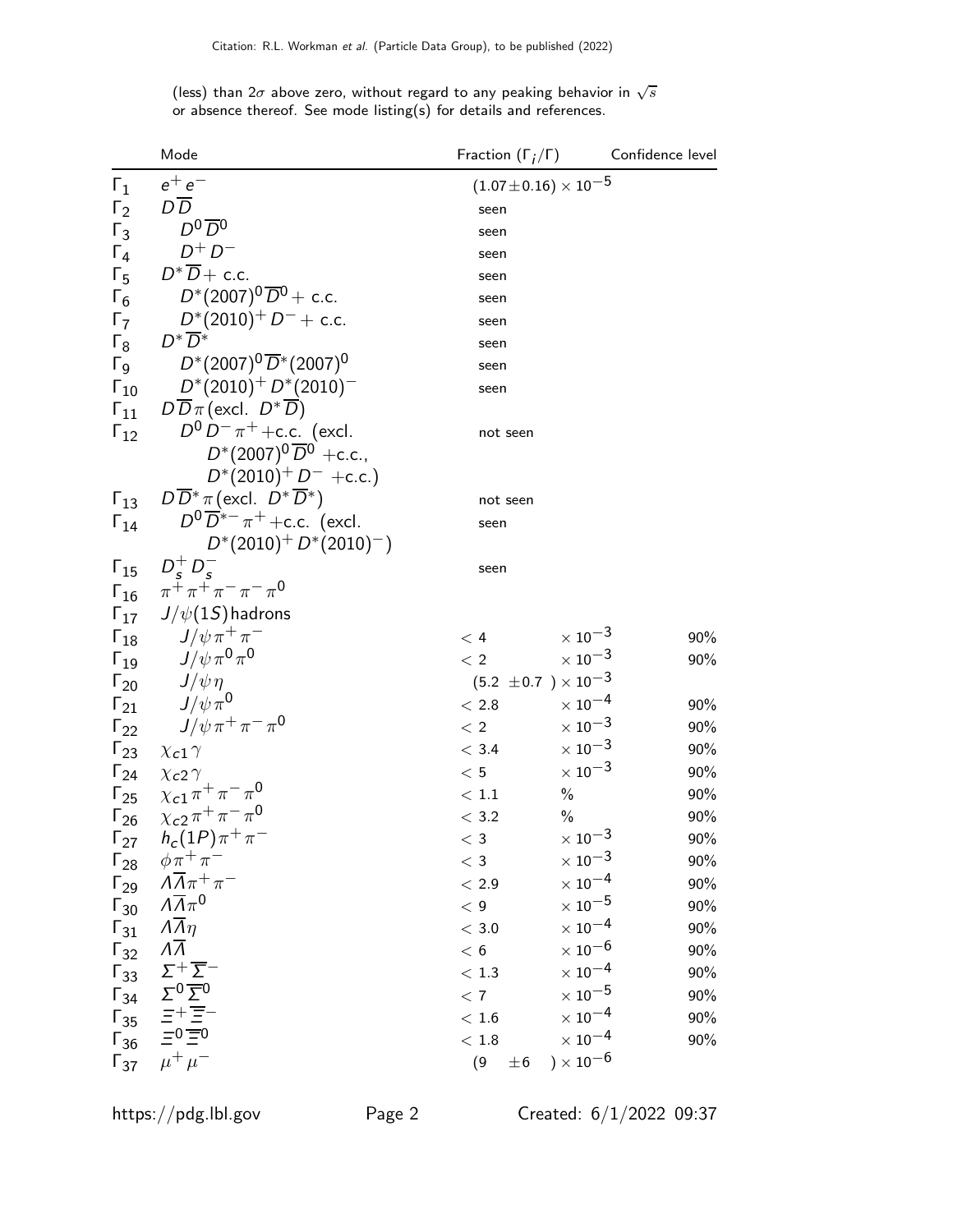## $\psi$ (4040) PARTIAL WIDTHS

| $\Gamma(e^+e^-)$                                                              |                                                            |      |                                       | $\Gamma_1$ |
|-------------------------------------------------------------------------------|------------------------------------------------------------|------|---------------------------------------|------------|
| VALUE (keV)                                                                   | DOCUMENT ID                                                | TECN | <i>COMMENT</i>                        |            |
| $0.86 \pm 0.07$ OUR ESTIMATE                                                  |                                                            |      |                                       |            |
| $0.83 \pm 0.20$                                                               | <sup>9</sup> ABLIKIM 08D BES2 $e^+e^- \rightarrow$ hadrons |      |                                       |            |
| • • • We do not use the following data for averages, fits, limits, etc. • • • |                                                            |      |                                       |            |
| $0.6$ to $1.4$                                                                | 10 <sub>MO</sub>                                           |      | 10 RVUE $e^+e^- \rightarrow$ hadrons  |            |
| $0.88 \pm 0.11$                                                               | $11$ SETH                                                  |      | 05A RVUE $e^+e^- \rightarrow$ hadrons |            |
| $0.91 \pm 0.13$                                                               | $12$ SETH                                                  |      | 05A RVUE $e^+e^- \rightarrow$ hadrons |            |
| $0.75 \pm 0.15$                                                               | BRANDELIK 78C DASP $e^+e^-$                                |      |                                       |            |
|                                                                               |                                                            |      |                                       |            |

 $9$  Reanalysis of data presented in BAI 02C. From a global fit over the center-of-mass energy region 3.7–5.0 GeV covering the  $\psi(3770)$ ,  $\psi(4040)$ ,  $\psi(4160)$ , and  $\psi(4415)$  resonances. Phase angle fixed in the fit to  $\delta = (130 \pm 46)^{\circ}$ .

 $^{10}\rm\,R$ eanalysis of data presented in BAI 00 and BAI 02C. From a global fit over the centerof-mass energy 3.8-4.8 GeV covering the  $\psi(4040)$ ,  $\psi(4160)$  and  $\psi(4415)$  resonances and including interference effects. Four sets of solutions are obtained with the same fit quality, mass and total width, but with different  $e^+e^-$  partial widths. We quote only the range of values.

11 From a fit to Crystal Ball (OSTERHELD 86) data.

12 From a fit to BES (BAI 02C) data.

| $\Gamma(\mu^+\mu^-)$                                                                                                                                                                                                                                                                                                                                   |                 |      | l 37                                      |
|--------------------------------------------------------------------------------------------------------------------------------------------------------------------------------------------------------------------------------------------------------------------------------------------------------------------------------------------------------|-----------------|------|-------------------------------------------|
| VALUE (keV)                                                                                                                                                                                                                                                                                                                                            | DOCUMENT ID     | TECN | COMMENT                                   |
| $0.73 \pm 0.48 \pm 0.12$                                                                                                                                                                                                                                                                                                                               | $13,14$ ABLIKIM |      | 20AG BES3 $e^+e^- \rightarrow \mu^+\mu^-$ |
| 13 From a fit to the $e^+e^- \rightarrow \mu^+\mu^-$ cross section between 3.8 and 4.6 GeV to the<br>coherent sum of four resonant amplitudes assuming $\Gamma(\mu^+ \mu^-) = \Gamma(e^+ e^-)$ .<br><sup>14</sup> From solution 1 of 8 with equal fit quality. Other solutions range from $0.58 \pm 0.52 \pm 0.10$<br>to $0.80 \pm 0.48 \pm 0.13$ keV. |                 |      |                                           |

## $\psi($ 4040) Γ(i)  $\times$  Γ( $e^+$   $e^-)$ /Γ(total)

| $\Gamma(\chi_{c1}\gamma) \times \Gamma(e^+e^-)/\Gamma_{\text{total}}$ |        |             |             | $\Gamma_{23}\Gamma_1/\Gamma$                        |
|-----------------------------------------------------------------------|--------|-------------|-------------|-----------------------------------------------------|
| <i>VALUE</i> (eV)                                                     | $CL\%$ | DOCUMENT ID | <b>TECN</b> | <i>COMMENT</i>                                      |
| <2.9                                                                  | ۹N     | $15$ HAN    |             | 15 BELL 10.58 $e^+e^- \rightarrow \chi_{c1} \gamma$ |
| $15 \text{ Using } B(\eta \to \gamma \gamma) = (39.41 \pm 0.21)\%$ .  |        |             |             |                                                     |

| $\Gamma(\chi_{c2}\gamma) \times \Gamma(e^+e^-)/\Gamma_{\text{total}}$ |              |             |      | $\Gamma_{24}\Gamma_1/\Gamma$                |
|-----------------------------------------------------------------------|--------------|-------------|------|---------------------------------------------|
| <i>VALUE</i> (eV)                                                     | CL%          | DOCUMENT ID | TECN | COMMENT                                     |
| < 4.6                                                                 | $90^{\circ}$ | $16$ HAN    |      | 15 BELL 10.58 $e^+e^- \to \chi_{c2} \gamma$ |
| 16 Using B( $\eta \to \gamma \gamma$ ) = (39.41 ± 0.21)%.             |              |             |      |                                             |

| $\Gamma(J/\psi \eta) \times \Gamma(e^+e^-)/\Gamma_{\text{total}}$                                                     |                    |      |                                           | $\Gamma_{20}\Gamma_1/\Gamma$ |
|-----------------------------------------------------------------------------------------------------------------------|--------------------|------|-------------------------------------------|------------------------------|
| VALUE (eV)                                                                                                            | <b>DOCUMENT ID</b> | TECN | <b>COMMENT</b>                            |                              |
| $\bullet \bullet \bullet$ We do not use the following data for averages, fits, limits, etc. $\bullet \bullet \bullet$ |                    |      |                                           |                              |
| $1.5 \pm 0.3$                                                                                                         | $17$ ABLIKIM       |      | 200 BES3 $e^+e^- \rightarrow \eta J/\psi$ |                              |
| $1.4 \pm 0.3$                                                                                                         | $18$ ABLIKIM       |      | 200 BES3 $e^+e^- \rightarrow \eta J/\psi$ |                              |
| https://pdg.lbl.gov                                                                                                   | Page 3             |      |                                           | Created: 6/1/2022 09:37      |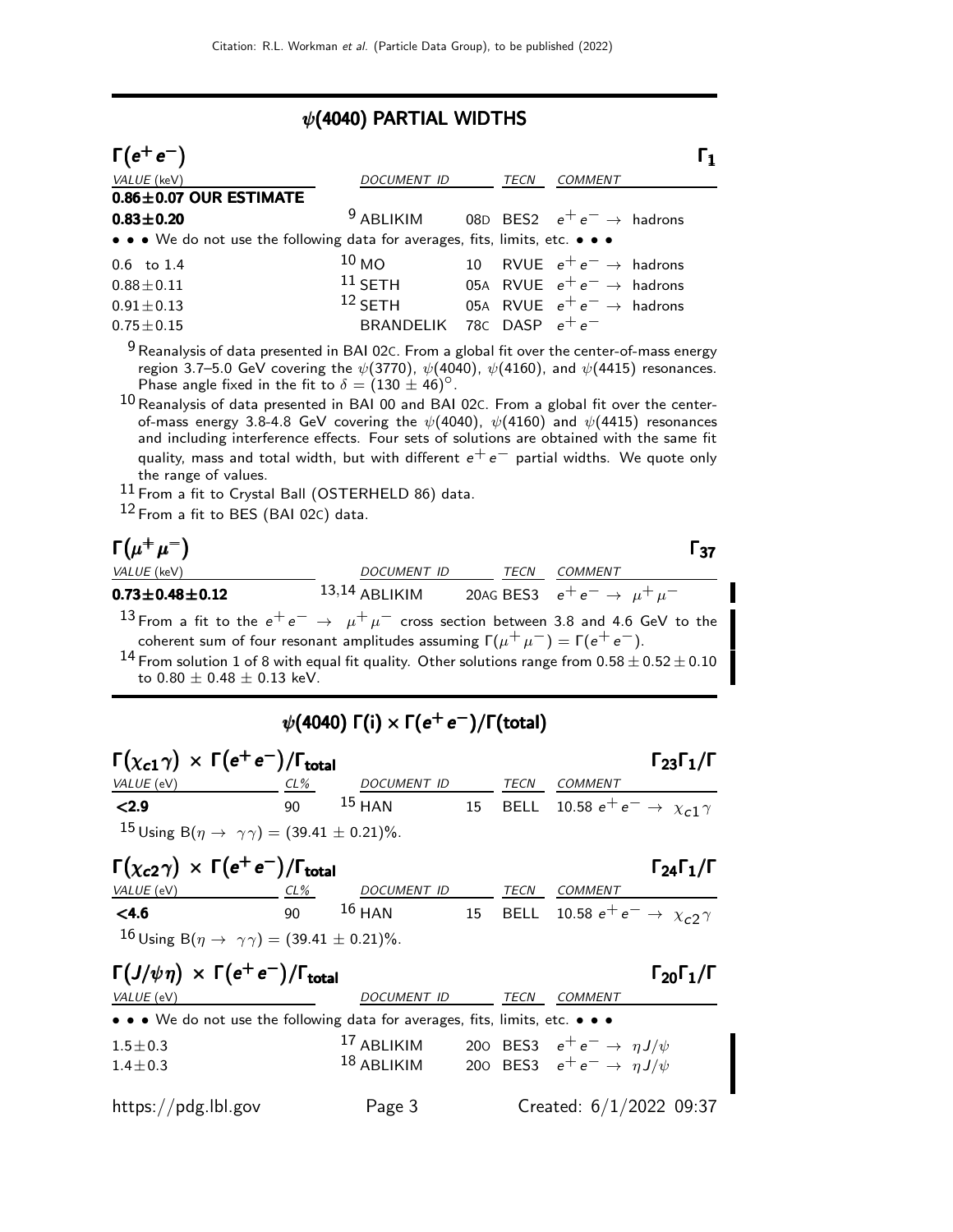$7.0 \pm 0.6$ 

19 ABLIKIM 200 BES3  $e^+e^- \rightarrow \eta J/\psi$ 

17 Solution 1 of three equivalent fit solutions using three resonant structures.

 $18$  Solution 2 of three equivalent fit solutions using three resonant structures.

 $19$  Solution 3 of three equivalent fit solutions using three resonant structures.

# $\psi($ 4040) Γ(i)  $\times$  Γ $(e^+e^-)/$ Γ $^2$ (total)

| $\Gamma(J/\psi \eta)/\Gamma_{\text{total}} \times \Gamma(e^+e^-)/\Gamma_{\text{total}}$ |             |  | $\Gamma_{20}/\Gamma \times \Gamma_1/\Gamma$ |                                                  |
|-----------------------------------------------------------------------------------------|-------------|--|---------------------------------------------|--------------------------------------------------|
| VALUE (units $10^{-8}$ )                                                                | DOCUMENT ID |  | TECN                                        | COMMENT                                          |
| • • • We do not use the following data for averages, fits, limits, etc. • • •           |             |  |                                             |                                                  |
| $5.1 \pm 1.4 \pm 1.5$                                                                   | $20$ WANG   |  |                                             | 13B BELL $e^+e^- \rightarrow J/\psi \eta \gamma$ |
| $12.8 \pm 2.1 \pm 1.9$                                                                  | $21$ WANG   |  |                                             | 13B BELL $e^+e^- \rightarrow J/\psi \eta \gamma$ |

 $20$  Solution I of two equivalent solutions in a fit using two interfering resonances. Mass and width fixed at 4039 MeV and 80 MeV, respectively.

 $^{21}$  Solution II of two equivalent solutions in a fit using two interfering resonances. Mass and width fixed at 4039 MeV and 80 MeV, respectively.

| $\Gamma(\Lambda \overline{\Lambda}) \times \Gamma(e^+e^-)/\Gamma_{\text{total}}$                                 |        |                                                                 |      |         | $\Gamma_{32}\Gamma_1/\Gamma$ |
|------------------------------------------------------------------------------------------------------------------|--------|-----------------------------------------------------------------|------|---------|------------------------------|
| <i>VALUE</i> (eV)                                                                                                | $CL\%$ | DOCUMENT ID                                                     | TECN | COMMENT |                              |
| $<$ 5.5 $\times$ 10 <sup>-3</sup>                                                                                | $90 -$ | <sup>22</sup> ABLIKIM 21AS BES3 $e^+e^- \rightarrow \psi(4040)$ |      |         |                              |
| <sup>22</sup> From a measurement of the $e^+e^- \rightarrow \overline{A}$ cross section between 3.5 and 4.6 GeV. |        |                                                                 |      |         |                              |

## $\psi$ (4040) BRANCHING RATIOS

## $\Gamma(e^+e^-)/\Gamma_{\text{total}}$  Γ<sub>1</sub>/Γ VALUE (units 10<sup>-5</sup>) DOCUMENT ID TECN COMMENT • • • We do not use the following data for averages, fits, limits, etc. • • •  $\sim 1.0$  FELDMAN 77 MRK1  $e^+e^-$ Γ $(D^0\overline{D}^0)/\Gamma_{\text{total}}$  Γ $_3/\Gamma$ VALUE DOCUMENT ID TECN COMMENT **seen** AUBERT 09M BABR  $e^+e^- \rightarrow D^0\overline{D}^0 \gamma$ <br>**seen** CRONIN-HEN…09 CLEO  $e^+e^- \rightarrow D^0\overline{D}^0$ **seen** CRONIN-HEN..09 CLEO  $e^+e^-$  →  $D^0\overline{D}^0$ <br>**seen** PAKHLOVA 08 BELL  $e^+e^-$  →  $D^0\overline{D}^0$ BELL  $e^+e^- \rightarrow D^0\overline{D}^0 \gamma$  $\Gamma(D^+D^-)/\Gamma_{\rm total}$  Γ<sub>4</sub>/Γ total and the contract of the contract of  $\mathsf{I}\hspace{.04cm}4/\mathsf{I}$ VALUE **ALUE COMMENT ID DOCUMENT ID TECN COMMENT** seen AUBERT 09M BABR  $e^+e^- \rightarrow D^+D^-\gamma$

| seen<br>seen                                         | CRONIN-HEN09 CLEO $e^+e^- \rightarrow D^+D^-$<br>PAKHLOVA 08 BELL $e^+e^- \rightarrow D^+D^-\gamma$ |      |                                                          |                     |
|------------------------------------------------------|-----------------------------------------------------------------------------------------------------|------|----------------------------------------------------------|---------------------|
| $\Gamma(D\overline{D})/\Gamma(D^*\overline{D}+c.c.)$ |                                                                                                     |      |                                                          | $\Gamma_2/\Gamma_5$ |
| <i>VALUE</i>                                         | <b>DOCUMENT ID</b>                                                                                  | TECN | COMMENT                                                  |                     |
| $0.24 \pm 0.05 \pm 0.12$                             | AUBERT                                                                                              |      | 09M BABR $e^+e^- \rightarrow \gamma D^{(*)}\overline{D}$ |                     |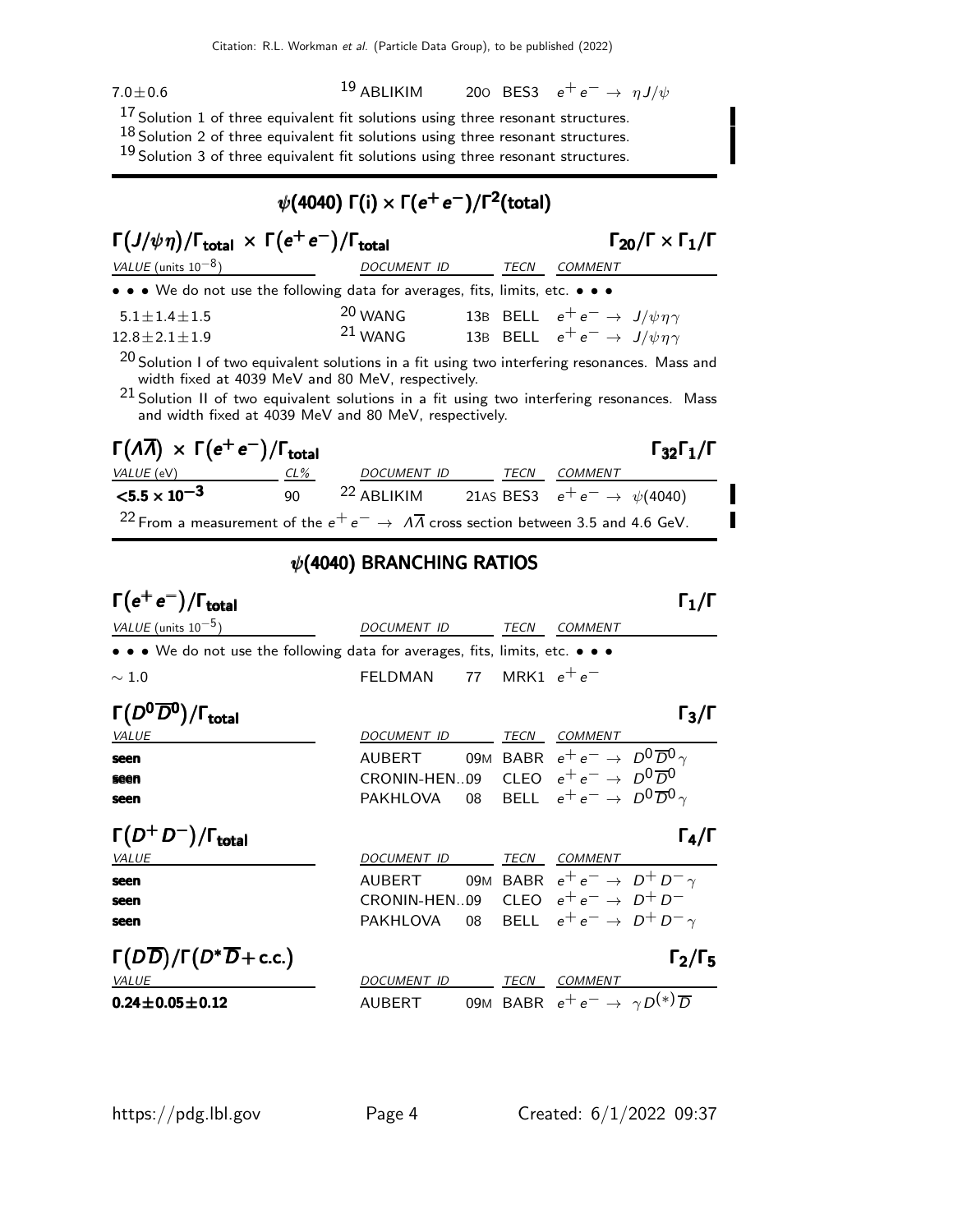| $\Gamma(D^0\overline{D}^0)/\Gamma(D^*(2007)^0\overline{D}^0+{\rm c.c.})$                 |                                                                       |  |                                                       | $\Gamma_3/\Gamma_6$                                          |
|------------------------------------------------------------------------------------------|-----------------------------------------------------------------------|--|-------------------------------------------------------|--------------------------------------------------------------|
| <i>VALUE</i>                                                                             | DOCUMENT ID TECN COMMENT                                              |  |                                                       |                                                              |
| $0.05 \pm 0.03$                                                                          | <sup>23</sup> GOLDHABER 77 MRK1 $e^+e^-$                              |  |                                                       |                                                              |
| <sup>23</sup> Phase-space factor $(p^3)$ explicitly removed.                             |                                                                       |  |                                                       |                                                              |
| $\Gamma(D^*(2007)^0\overline{D}^0 + c.c.)/\Gamma_{\rm total}$                            |                                                                       |  |                                                       | $\mathsf{\Gamma}_6/\mathsf{\Gamma}$                          |
| <i>VALUE</i>                                                                             | DOCUMENT ID TECN COMMENT                                              |  |                                                       |                                                              |
| seen                                                                                     | <b>AUBERT</b>                                                         |  | 09M BABR $e^+e^- \rightarrow D^{*0}\overline{D}0$     |                                                              |
| seen                                                                                     | CRONIN-HEN09 CLEO $e^+e^- \rightarrow D^{*0}\overline{D}^0$           |  |                                                       |                                                              |
| $\Gamma(D^*(2010)^+D^-+c.c.)/\Gamma_{\text{total}}$                                      |                                                                       |  |                                                       | $\Gamma_7/\Gamma$                                            |
| <i>VALUE</i>                                                                             | DOCUMENT ID TECN COMMENT                                              |  |                                                       |                                                              |
| seen                                                                                     | <sup>24</sup> ZHUKOVA 18 BELL $e^+e^- \rightarrow D^{*+}D^- \gamma$   |  |                                                       |                                                              |
| seen                                                                                     | AUBERT 09M BABR $e^+e^- \rightarrow D^{*+}D^- \gamma$                 |  |                                                       |                                                              |
| seen                                                                                     | CRONIN-HEN09 CLEO $e^+e^- \rightarrow D^{*+}D^-$                      |  |                                                       |                                                              |
| • • • We do not use the following data for averages, fits, limits, etc. • • •            |                                                                       |  |                                                       |                                                              |
| seen                                                                                     | PAKHLOVA 07 BELL $e^+e^- \rightarrow D^{*+}D^- \gamma$                |  |                                                       |                                                              |
| <sup>24</sup> Supersedes PAKHLOVA 07.                                                    |                                                                       |  |                                                       |                                                              |
| $\Gamma(D^*(2010)^+D^-+c.c.)/\Gamma(D^*(2007)^0\overline{D}^0+c.c.)$                     |                                                                       |  |                                                       | $\Gamma_7/\Gamma_6$                                          |
| <i>VALUE</i>                                                                             | DOCUMENT ID TECN COMMENT                                              |  |                                                       |                                                              |
| $0.95 \pm 0.09 \pm 0.10$                                                                 | AUBERT                                                                |  | 09M BABR $e^+e^- \rightarrow \gamma D^* \overline{D}$ |                                                              |
| $\Gamma(D^*\overline{D}{}^*)/\Gamma(D^*\overline{D}{}+c.c.)$                             |                                                                       |  |                                                       | $\Gamma_8/\Gamma_5$                                          |
| <i>VALUE</i>                                                                             | DOCUMENT ID TECN COMMENT                                              |  |                                                       |                                                              |
| $0.18 \pm 0.14 \pm 0.03$                                                                 | AUBERT 09M BABR $e^+e^- \rightarrow \gamma D^{(*)}\overline{D}^{(*)}$ |  |                                                       |                                                              |
| $\Gamma(D^*(2007)^0\overline{D}^*(2007)^0)/\Gamma_{\rm total}$                           |                                                                       |  |                                                       | $\Gamma_9/\Gamma$                                            |
| <i>VALUE</i>                                                                             | DOCUMENT ID TECN COMMENT                                              |  |                                                       |                                                              |
| seen                                                                                     | <b>AUBERT</b>                                                         |  |                                                       | 09M BABR $e^+e^- \rightarrow D^{*0}\overline{D}^{*0} \gamma$ |
| seen                                                                                     | CRONIN-HEN09 CLEO $e^+e^- \rightarrow D^{*0}\overline{D}^{*0}$        |  |                                                       |                                                              |
| $\Gamma(D^*(2007)^0\overline{D}^*(2007)^0)/\Gamma(D^*(2007)^0\overline{D}^0+{\rm c.c.})$ |                                                                       |  |                                                       | $\Gamma$ д/ $\Gamma$ б                                       |
| <i>VALUE</i>                                                                             | <u>DOCUMENTID IECN COMMENT</u>                                        |  |                                                       |                                                              |
| $32.0 \pm 12.0$                                                                          | <sup>25</sup> GOLDHABER 77 MRK1 $e^+e^-$                              |  |                                                       |                                                              |
| <sup>25</sup> Phase-space factor $(p^3)$ explicitly removed.                             |                                                                       |  |                                                       |                                                              |
| $\Gamma(D^*(2010)^+ D^*(2010)^-) / \Gamma_{\text{total}}$                                |                                                                       |  |                                                       | $\Gamma_{10}/\Gamma$                                         |
| <i>VALUE</i>                                                                             | DOCUMENT ID TECN COMMENT                                              |  |                                                       |                                                              |
| seen                                                                                     | <sup>26</sup> ZHUKOVA 18 BELL $e^+e^- \rightarrow D^{*+}D^{*-}\gamma$ |  |                                                       |                                                              |
| seen                                                                                     | AUBERT 09M BABR $e^+e^- \rightarrow D^{*+}D^{*-}\gamma$               |  |                                                       |                                                              |
| seen                                                                                     | CRONIN-HEN09 CLEO $e^+e^- \rightarrow D^{*+}D^{*-}$                   |  |                                                       |                                                              |
|                                                                                          |                                                                       |  |                                                       |                                                              |

• • • We do not use the following data for averages, fits, limits, etc. • • • seen PAKHLOVA 07 BELL  $e^+e^- \rightarrow D^{*+}D^{*-}\gamma$ 

26 Supersedes PAKHLOVA 07.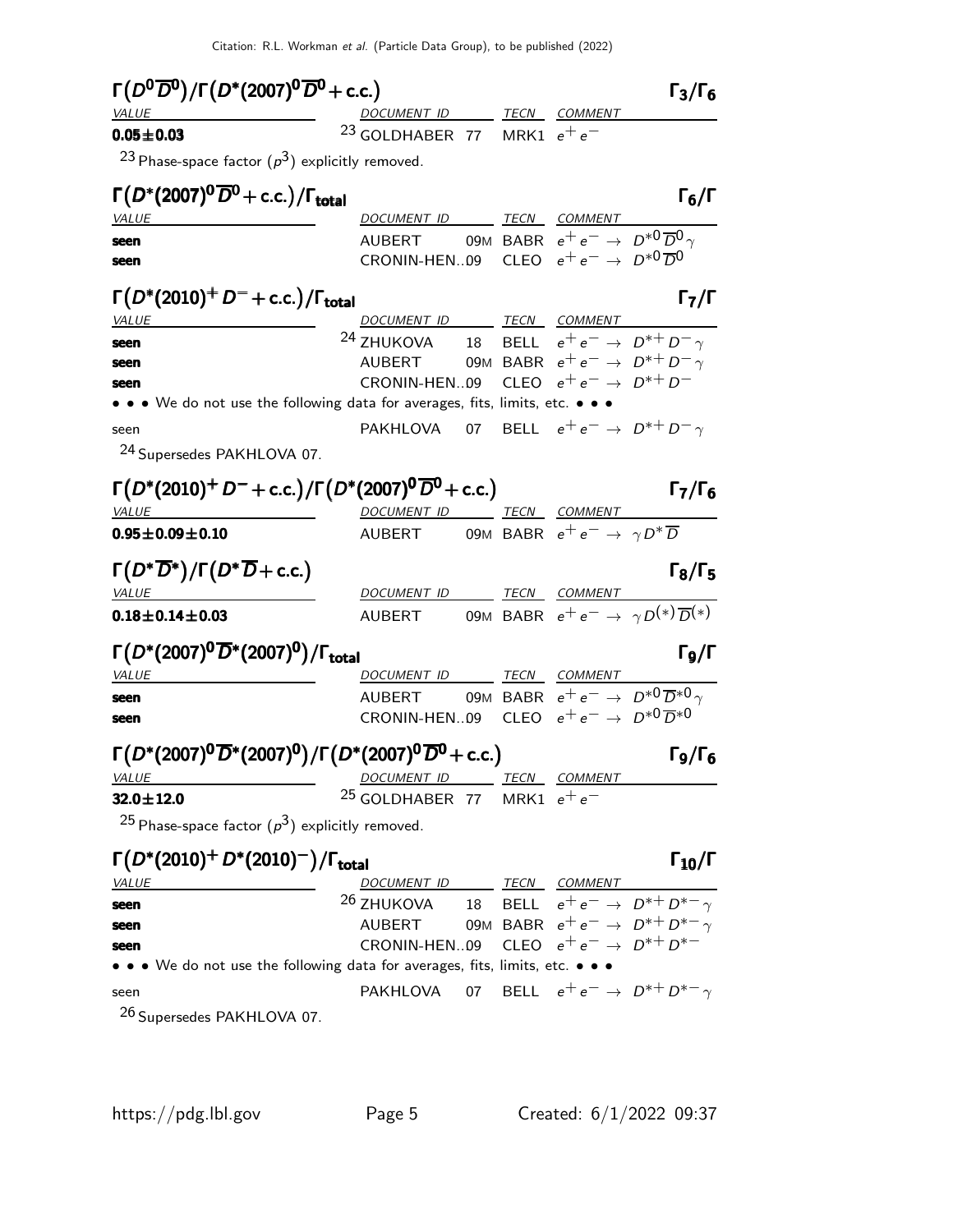| $\Gamma_{12}/\Gamma$<br>$\mathsf{\Gamma}_{\mathsf{total}}$<br>VALUE<br><b>DOCUMENT ID</b><br>TECN<br>COMMENT<br>PAKHLOVA 08A BELL $e^+e^- \rightarrow D^0 D^- \pi^+ \gamma$<br>not seen<br>$\Gamma(D\overline{D}^*\pi(\text{excl. } D^*\overline{D}^*))/\Gamma_{\text{total}}$<br>$\Gamma_{13}/\Gamma$<br>TECN COMMENT<br>DOCUMENT ID<br>VALUE<br>CRONIN-HEN09 CLEO $e^+e^- \rightarrow D\overline{D}^*\pi$<br>not seen<br>$\Gamma(D^0\overline{D}^{*-}\pi^+ + \text{c.c.}$ (excl. $D^*(2010)^+ D^*(2010)^-)/\Gamma_{\text{total}}$<br>$\Gamma_{14}/\Gamma$<br><u>DOCUMENT ID</u> TECN COMMENT<br>PAKHLOVA 09 BELL $e^+e^- \rightarrow D^0 D^{*-} \pi^+ \gamma$<br><b>VALUE</b><br>seen<br>$\Gamma(D_s^+D_s^-)/\Gamma_{\rm total}$<br>$\Gamma_{15}/\Gamma$<br>TECN COMMENT<br>DOCUMENT ID<br><i>VALUE</i><br>11 BELL $e^+e^- \rightarrow D_c^+D_c^- \gamma$<br>PAKHLOVA<br>seen<br>DEL-AMO-SA10N BABR $e^+e^- \rightarrow D_s^+D_s^- \gamma$<br>seen<br>CLEO $e^+e^- \rightarrow D_s^+D_s^-$<br>CRONIN-HEN09<br>seen<br>$\Gamma(\pi^+\pi^+\pi^-\pi^-\pi^0)/\Gamma_{\rm total}$<br>$\Gamma_{16}/\Gamma$<br>DOCUMENT ID TECN COMMENT<br><b>VALUE</b><br>• • • We do not use the following data for averages, fits, limits, etc. • • •<br>$(3.51 \pm 1.89 \pm 1.24) \times 10^{-5}$<br><sup>27</sup> ABLIKIM 21AW BES3 $e^+e^- \rightarrow 2\pi^+ 2\pi^- \pi^0$<br>$^{28}$ ABLIKIM<br>$(2.41 \pm 0.05 \pm 0.79) \times 10^{-2}$<br>21AW BES3 $e^+e^- \rightarrow 2\pi^+2\pi^-\pi^0$<br><sup>27</sup> Solution 1 of two solutions with equal fit quality. The significance of the $\psi$ (4040) signal<br>is 3.6 $\sigma$ .<br>28 Solution 2 of two solutions with equal fit quality. The significance of the $\psi$ (4040) signal<br>is 3.6 $\sigma$ .<br>$\Gamma(J/\psi\pi^+\pi^-)/\Gamma_{\rm total}$<br>$\Gamma_{18}/\Gamma$<br>VALUE (units $10^{-3}$ ) CL%<br>DOCUMENT ID<br>TECN COMMENT<br>CLEO 3.97-4.06 $e^+e^- \rightarrow$ hadrons<br>$\leq 4$<br>COAN<br>06<br>90<br>$\Gamma\big(J/\psi\,\pi^0\pi^0\big)/\Gamma_{\rm total}$<br>$\Gamma_{19}/\Gamma$<br>VALUE (units $10^{-3}$ ) CL%<br>DOCUMENT ID<br>TECN COMMENT<br>06 CLEO 3.97-4.06 $e^+e^- \rightarrow$ hadrons<br>$2$<br>90<br>COAN<br>$\Gamma(J/\psi\eta)/\Gamma_{\rm total}$<br>$\Gamma_{20}/\Gamma$<br>VALUE (units $10^{-3}$ ) CL%<br>TECN COMMENT<br>DOCUMENT ID<br><sup>29</sup> ABLIKIM 12K BES3 $e^+e^- \rightarrow \ell^+\ell^-2\gamma$<br>$5.2 \pm 0.5 \pm 0.5$<br>• • We do not use the following data for averages, fits, limits, etc. • • •<br>CLEO 3.97–4.06 $e^+e^- \rightarrow$ hadrons<br>COAN<br>06<br>90<br>${<}7$<br><sup>29</sup> ABLIKIM 12K measure $\sigma(e^+e^- \rightarrow J/\psi \eta) = 32.1 \pm 2.8 \pm 1.3$ pb. They assume the | $\Gamma(D^0 D^-\pi^+ + \text{c.c.}$ (excl. $D^*(2007)^0 \overline{D}^0$ + c.c., $D^*(2010)^+ D^-$ + c.c.))/ |  |  |  |  |
|--------------------------------------------------------------------------------------------------------------------------------------------------------------------------------------------------------------------------------------------------------------------------------------------------------------------------------------------------------------------------------------------------------------------------------------------------------------------------------------------------------------------------------------------------------------------------------------------------------------------------------------------------------------------------------------------------------------------------------------------------------------------------------------------------------------------------------------------------------------------------------------------------------------------------------------------------------------------------------------------------------------------------------------------------------------------------------------------------------------------------------------------------------------------------------------------------------------------------------------------------------------------------------------------------------------------------------------------------------------------------------------------------------------------------------------------------------------------------------------------------------------------------------------------------------------------------------------------------------------------------------------------------------------------------------------------------------------------------------------------------------------------------------------------------------------------------------------------------------------------------------------------------------------------------------------------------------------------------------------------------------------------------------------------------------------------------------------------------------------------------------------------------------------------------------------------------------------------------------------------------------------------------------------------------------------------------------------------------------------------------------------------------------------------------------------------------------------------------------------------------------------------------------------------------------------------------------------------------------------------------------------------------------------------------------------------------------------------------------|-------------------------------------------------------------------------------------------------------------|--|--|--|--|
|                                                                                                                                                                                                                                                                                                                                                                                                                                                                                                                                                                                                                                                                                                                                                                                                                                                                                                                                                                                                                                                                                                                                                                                                                                                                                                                                                                                                                                                                                                                                                                                                                                                                                                                                                                                                                                                                                                                                                                                                                                                                                                                                                                                                                                                                                                                                                                                                                                                                                                                                                                                                                                                                                                                                |                                                                                                             |  |  |  |  |
|                                                                                                                                                                                                                                                                                                                                                                                                                                                                                                                                                                                                                                                                                                                                                                                                                                                                                                                                                                                                                                                                                                                                                                                                                                                                                                                                                                                                                                                                                                                                                                                                                                                                                                                                                                                                                                                                                                                                                                                                                                                                                                                                                                                                                                                                                                                                                                                                                                                                                                                                                                                                                                                                                                                                |                                                                                                             |  |  |  |  |
|                                                                                                                                                                                                                                                                                                                                                                                                                                                                                                                                                                                                                                                                                                                                                                                                                                                                                                                                                                                                                                                                                                                                                                                                                                                                                                                                                                                                                                                                                                                                                                                                                                                                                                                                                                                                                                                                                                                                                                                                                                                                                                                                                                                                                                                                                                                                                                                                                                                                                                                                                                                                                                                                                                                                |                                                                                                             |  |  |  |  |
|                                                                                                                                                                                                                                                                                                                                                                                                                                                                                                                                                                                                                                                                                                                                                                                                                                                                                                                                                                                                                                                                                                                                                                                                                                                                                                                                                                                                                                                                                                                                                                                                                                                                                                                                                                                                                                                                                                                                                                                                                                                                                                                                                                                                                                                                                                                                                                                                                                                                                                                                                                                                                                                                                                                                |                                                                                                             |  |  |  |  |
|                                                                                                                                                                                                                                                                                                                                                                                                                                                                                                                                                                                                                                                                                                                                                                                                                                                                                                                                                                                                                                                                                                                                                                                                                                                                                                                                                                                                                                                                                                                                                                                                                                                                                                                                                                                                                                                                                                                                                                                                                                                                                                                                                                                                                                                                                                                                                                                                                                                                                                                                                                                                                                                                                                                                |                                                                                                             |  |  |  |  |
|                                                                                                                                                                                                                                                                                                                                                                                                                                                                                                                                                                                                                                                                                                                                                                                                                                                                                                                                                                                                                                                                                                                                                                                                                                                                                                                                                                                                                                                                                                                                                                                                                                                                                                                                                                                                                                                                                                                                                                                                                                                                                                                                                                                                                                                                                                                                                                                                                                                                                                                                                                                                                                                                                                                                |                                                                                                             |  |  |  |  |
|                                                                                                                                                                                                                                                                                                                                                                                                                                                                                                                                                                                                                                                                                                                                                                                                                                                                                                                                                                                                                                                                                                                                                                                                                                                                                                                                                                                                                                                                                                                                                                                                                                                                                                                                                                                                                                                                                                                                                                                                                                                                                                                                                                                                                                                                                                                                                                                                                                                                                                                                                                                                                                                                                                                                |                                                                                                             |  |  |  |  |
|                                                                                                                                                                                                                                                                                                                                                                                                                                                                                                                                                                                                                                                                                                                                                                                                                                                                                                                                                                                                                                                                                                                                                                                                                                                                                                                                                                                                                                                                                                                                                                                                                                                                                                                                                                                                                                                                                                                                                                                                                                                                                                                                                                                                                                                                                                                                                                                                                                                                                                                                                                                                                                                                                                                                |                                                                                                             |  |  |  |  |
|                                                                                                                                                                                                                                                                                                                                                                                                                                                                                                                                                                                                                                                                                                                                                                                                                                                                                                                                                                                                                                                                                                                                                                                                                                                                                                                                                                                                                                                                                                                                                                                                                                                                                                                                                                                                                                                                                                                                                                                                                                                                                                                                                                                                                                                                                                                                                                                                                                                                                                                                                                                                                                                                                                                                |                                                                                                             |  |  |  |  |
|                                                                                                                                                                                                                                                                                                                                                                                                                                                                                                                                                                                                                                                                                                                                                                                                                                                                                                                                                                                                                                                                                                                                                                                                                                                                                                                                                                                                                                                                                                                                                                                                                                                                                                                                                                                                                                                                                                                                                                                                                                                                                                                                                                                                                                                                                                                                                                                                                                                                                                                                                                                                                                                                                                                                |                                                                                                             |  |  |  |  |
|                                                                                                                                                                                                                                                                                                                                                                                                                                                                                                                                                                                                                                                                                                                                                                                                                                                                                                                                                                                                                                                                                                                                                                                                                                                                                                                                                                                                                                                                                                                                                                                                                                                                                                                                                                                                                                                                                                                                                                                                                                                                                                                                                                                                                                                                                                                                                                                                                                                                                                                                                                                                                                                                                                                                |                                                                                                             |  |  |  |  |
|                                                                                                                                                                                                                                                                                                                                                                                                                                                                                                                                                                                                                                                                                                                                                                                                                                                                                                                                                                                                                                                                                                                                                                                                                                                                                                                                                                                                                                                                                                                                                                                                                                                                                                                                                                                                                                                                                                                                                                                                                                                                                                                                                                                                                                                                                                                                                                                                                                                                                                                                                                                                                                                                                                                                |                                                                                                             |  |  |  |  |
|                                                                                                                                                                                                                                                                                                                                                                                                                                                                                                                                                                                                                                                                                                                                                                                                                                                                                                                                                                                                                                                                                                                                                                                                                                                                                                                                                                                                                                                                                                                                                                                                                                                                                                                                                                                                                                                                                                                                                                                                                                                                                                                                                                                                                                                                                                                                                                                                                                                                                                                                                                                                                                                                                                                                |                                                                                                             |  |  |  |  |
|                                                                                                                                                                                                                                                                                                                                                                                                                                                                                                                                                                                                                                                                                                                                                                                                                                                                                                                                                                                                                                                                                                                                                                                                                                                                                                                                                                                                                                                                                                                                                                                                                                                                                                                                                                                                                                                                                                                                                                                                                                                                                                                                                                                                                                                                                                                                                                                                                                                                                                                                                                                                                                                                                                                                |                                                                                                             |  |  |  |  |
|                                                                                                                                                                                                                                                                                                                                                                                                                                                                                                                                                                                                                                                                                                                                                                                                                                                                                                                                                                                                                                                                                                                                                                                                                                                                                                                                                                                                                                                                                                                                                                                                                                                                                                                                                                                                                                                                                                                                                                                                                                                                                                                                                                                                                                                                                                                                                                                                                                                                                                                                                                                                                                                                                                                                |                                                                                                             |  |  |  |  |
|                                                                                                                                                                                                                                                                                                                                                                                                                                                                                                                                                                                                                                                                                                                                                                                                                                                                                                                                                                                                                                                                                                                                                                                                                                                                                                                                                                                                                                                                                                                                                                                                                                                                                                                                                                                                                                                                                                                                                                                                                                                                                                                                                                                                                                                                                                                                                                                                                                                                                                                                                                                                                                                                                                                                |                                                                                                             |  |  |  |  |
|                                                                                                                                                                                                                                                                                                                                                                                                                                                                                                                                                                                                                                                                                                                                                                                                                                                                                                                                                                                                                                                                                                                                                                                                                                                                                                                                                                                                                                                                                                                                                                                                                                                                                                                                                                                                                                                                                                                                                                                                                                                                                                                                                                                                                                                                                                                                                                                                                                                                                                                                                                                                                                                                                                                                |                                                                                                             |  |  |  |  |
|                                                                                                                                                                                                                                                                                                                                                                                                                                                                                                                                                                                                                                                                                                                                                                                                                                                                                                                                                                                                                                                                                                                                                                                                                                                                                                                                                                                                                                                                                                                                                                                                                                                                                                                                                                                                                                                                                                                                                                                                                                                                                                                                                                                                                                                                                                                                                                                                                                                                                                                                                                                                                                                                                                                                |                                                                                                             |  |  |  |  |
|                                                                                                                                                                                                                                                                                                                                                                                                                                                                                                                                                                                                                                                                                                                                                                                                                                                                                                                                                                                                                                                                                                                                                                                                                                                                                                                                                                                                                                                                                                                                                                                                                                                                                                                                                                                                                                                                                                                                                                                                                                                                                                                                                                                                                                                                                                                                                                                                                                                                                                                                                                                                                                                                                                                                |                                                                                                             |  |  |  |  |
|                                                                                                                                                                                                                                                                                                                                                                                                                                                                                                                                                                                                                                                                                                                                                                                                                                                                                                                                                                                                                                                                                                                                                                                                                                                                                                                                                                                                                                                                                                                                                                                                                                                                                                                                                                                                                                                                                                                                                                                                                                                                                                                                                                                                                                                                                                                                                                                                                                                                                                                                                                                                                                                                                                                                |                                                                                                             |  |  |  |  |
|                                                                                                                                                                                                                                                                                                                                                                                                                                                                                                                                                                                                                                                                                                                                                                                                                                                                                                                                                                                                                                                                                                                                                                                                                                                                                                                                                                                                                                                                                                                                                                                                                                                                                                                                                                                                                                                                                                                                                                                                                                                                                                                                                                                                                                                                                                                                                                                                                                                                                                                                                                                                                                                                                                                                |                                                                                                             |  |  |  |  |
|                                                                                                                                                                                                                                                                                                                                                                                                                                                                                                                                                                                                                                                                                                                                                                                                                                                                                                                                                                                                                                                                                                                                                                                                                                                                                                                                                                                                                                                                                                                                                                                                                                                                                                                                                                                                                                                                                                                                                                                                                                                                                                                                                                                                                                                                                                                                                                                                                                                                                                                                                                                                                                                                                                                                |                                                                                                             |  |  |  |  |
|                                                                                                                                                                                                                                                                                                                                                                                                                                                                                                                                                                                                                                                                                                                                                                                                                                                                                                                                                                                                                                                                                                                                                                                                                                                                                                                                                                                                                                                                                                                                                                                                                                                                                                                                                                                                                                                                                                                                                                                                                                                                                                                                                                                                                                                                                                                                                                                                                                                                                                                                                                                                                                                                                                                                |                                                                                                             |  |  |  |  |
|                                                                                                                                                                                                                                                                                                                                                                                                                                                                                                                                                                                                                                                                                                                                                                                                                                                                                                                                                                                                                                                                                                                                                                                                                                                                                                                                                                                                                                                                                                                                                                                                                                                                                                                                                                                                                                                                                                                                                                                                                                                                                                                                                                                                                                                                                                                                                                                                                                                                                                                                                                                                                                                                                                                                |                                                                                                             |  |  |  |  |
|                                                                                                                                                                                                                                                                                                                                                                                                                                                                                                                                                                                                                                                                                                                                                                                                                                                                                                                                                                                                                                                                                                                                                                                                                                                                                                                                                                                                                                                                                                                                                                                                                                                                                                                                                                                                                                                                                                                                                                                                                                                                                                                                                                                                                                                                                                                                                                                                                                                                                                                                                                                                                                                                                                                                |                                                                                                             |  |  |  |  |
|                                                                                                                                                                                                                                                                                                                                                                                                                                                                                                                                                                                                                                                                                                                                                                                                                                                                                                                                                                                                                                                                                                                                                                                                                                                                                                                                                                                                                                                                                                                                                                                                                                                                                                                                                                                                                                                                                                                                                                                                                                                                                                                                                                                                                                                                                                                                                                                                                                                                                                                                                                                                                                                                                                                                |                                                                                                             |  |  |  |  |
|                                                                                                                                                                                                                                                                                                                                                                                                                                                                                                                                                                                                                                                                                                                                                                                                                                                                                                                                                                                                                                                                                                                                                                                                                                                                                                                                                                                                                                                                                                                                                                                                                                                                                                                                                                                                                                                                                                                                                                                                                                                                                                                                                                                                                                                                                                                                                                                                                                                                                                                                                                                                                                                                                                                                |                                                                                                             |  |  |  |  |
|                                                                                                                                                                                                                                                                                                                                                                                                                                                                                                                                                                                                                                                                                                                                                                                                                                                                                                                                                                                                                                                                                                                                                                                                                                                                                                                                                                                                                                                                                                                                                                                                                                                                                                                                                                                                                                                                                                                                                                                                                                                                                                                                                                                                                                                                                                                                                                                                                                                                                                                                                                                                                                                                                                                                |                                                                                                             |  |  |  |  |
|                                                                                                                                                                                                                                                                                                                                                                                                                                                                                                                                                                                                                                                                                                                                                                                                                                                                                                                                                                                                                                                                                                                                                                                                                                                                                                                                                                                                                                                                                                                                                                                                                                                                                                                                                                                                                                                                                                                                                                                                                                                                                                                                                                                                                                                                                                                                                                                                                                                                                                                                                                                                                                                                                                                                |                                                                                                             |  |  |  |  |
|                                                                                                                                                                                                                                                                                                                                                                                                                                                                                                                                                                                                                                                                                                                                                                                                                                                                                                                                                                                                                                                                                                                                                                                                                                                                                                                                                                                                                                                                                                                                                                                                                                                                                                                                                                                                                                                                                                                                                                                                                                                                                                                                                                                                                                                                                                                                                                                                                                                                                                                                                                                                                                                                                                                                |                                                                                                             |  |  |  |  |
|                                                                                                                                                                                                                                                                                                                                                                                                                                                                                                                                                                                                                                                                                                                                                                                                                                                                                                                                                                                                                                                                                                                                                                                                                                                                                                                                                                                                                                                                                                                                                                                                                                                                                                                                                                                                                                                                                                                                                                                                                                                                                                                                                                                                                                                                                                                                                                                                                                                                                                                                                                                                                                                                                                                                |                                                                                                             |  |  |  |  |
|                                                                                                                                                                                                                                                                                                                                                                                                                                                                                                                                                                                                                                                                                                                                                                                                                                                                                                                                                                                                                                                                                                                                                                                                                                                                                                                                                                                                                                                                                                                                                                                                                                                                                                                                                                                                                                                                                                                                                                                                                                                                                                                                                                                                                                                                                                                                                                                                                                                                                                                                                                                                                                                                                                                                |                                                                                                             |  |  |  |  |
| $\eta J/\psi$ fully originates from $\psi$ (4040) decays.                                                                                                                                                                                                                                                                                                                                                                                                                                                                                                                                                                                                                                                                                                                                                                                                                                                                                                                                                                                                                                                                                                                                                                                                                                                                                                                                                                                                                                                                                                                                                                                                                                                                                                                                                                                                                                                                                                                                                                                                                                                                                                                                                                                                                                                                                                                                                                                                                                                                                                                                                                                                                                                                      |                                                                                                             |  |  |  |  |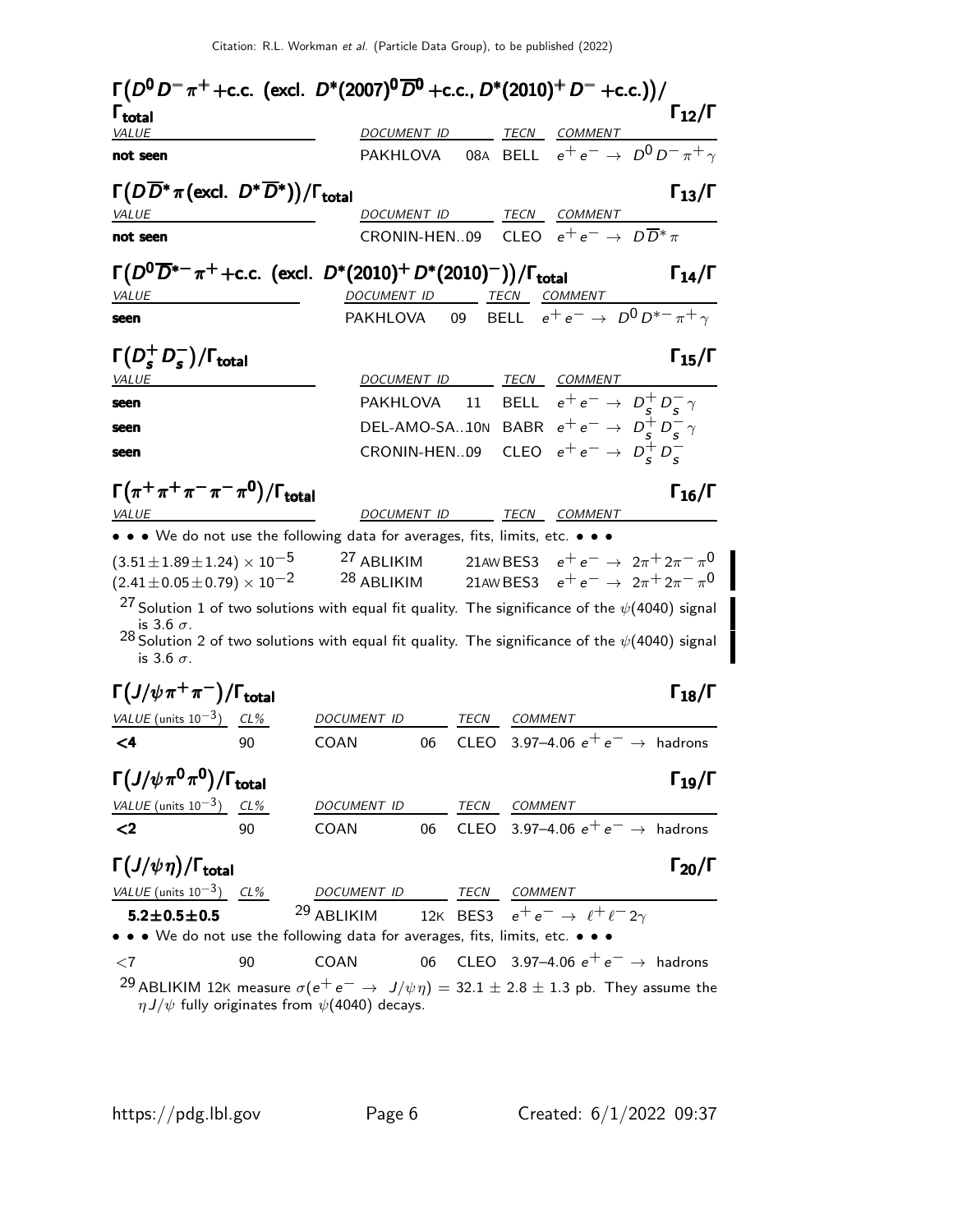| $\Gamma(J/\psi\pi^0)/\Gamma_{\rm total}$                                                |    |                          |    |      |                                                                                                                                                                                                                                                                                                   | $\Gamma_{21}/\Gamma$ |
|-----------------------------------------------------------------------------------------|----|--------------------------|----|------|---------------------------------------------------------------------------------------------------------------------------------------------------------------------------------------------------------------------------------------------------------------------------------------------------|----------------------|
| $VALUE$ (units $10^{-3}$ ) $CL%$ DOCUMENT ID TECN COMMENT                               |    |                          |    |      |                                                                                                                                                                                                                                                                                                   |                      |
| < 0.28<br>• • • We do not use the following data for averages, fits, limits, etc. • • • | 90 | 30 ABLIKIM               |    |      | 12K BES3 $e^+e^- \rightarrow \ell^+\ell^-2\gamma$                                                                                                                                                                                                                                                 |                      |
| $\leq$ 2                                                                                | 90 | COAN                     |    |      | 06 CLEO 3.97-4.06 $e^+e^- \rightarrow$ hadrons                                                                                                                                                                                                                                                    |                      |
| originates from $\psi(4040)$ decays.                                                    |    |                          |    |      | 30 ABLIKIM 12K measure $\sigma(e^+e^-\rightarrow J/\psi\pi^0)$ <1.6 pb. They assume the $\eta J/\psi$ fully                                                                                                                                                                                       |                      |
| $\Gamma\left(J/\psi\,\pi^+\,\pi^-\,\pi^0\right)/\Gamma_{\rm total}$                     |    |                          |    |      |                                                                                                                                                                                                                                                                                                   | $\Gamma_{22}/\Gamma$ |
| VALUE (units $10^{-3}$ ) CL%                                                            |    | DOCUMENT ID              |    | TECN | COMMENT                                                                                                                                                                                                                                                                                           |                      |
| $2$                                                                                     | 90 | COAN                     | 06 |      | CLEO 3.97-4.06 $e^+e^- \rightarrow$ hadrons                                                                                                                                                                                                                                                       |                      |
| $\Gamma(\chi_{c1}\gamma)/\Gamma_{\rm total}$                                            |    |                          |    |      |                                                                                                                                                                                                                                                                                                   | $\Gamma_{23}/\Gamma$ |
| VALUE (units $10^{-3}$ ) CL% DOCUMENT ID TECN COMMENT                                   |    |                          |    |      |                                                                                                                                                                                                                                                                                                   |                      |
| • • • We do not use the following data for averages, fits, limits, etc. • • •           |    |                          |    |      |                                                                                                                                                                                                                                                                                                   |                      |
| $<$ 11                                                                                  | 90 | COAN                     | 06 |      | CLEO 3.97-4.06 $e^+e^- \rightarrow$ hadrons                                                                                                                                                                                                                                                       |                      |
| $\Gamma(\chi_{c2}\gamma)/\Gamma_{\rm total}$                                            |    |                          |    |      |                                                                                                                                                                                                                                                                                                   | $\Gamma_{24}/\Gamma$ |
| VALUE (units $10^{-3}$ ) CL%                                                            |    | DOCUMENT ID              |    |      | TECN COMMENT                                                                                                                                                                                                                                                                                      |                      |
| • • • We do not use the following data for averages, fits, limits, etc. • • •           |    |                          |    |      |                                                                                                                                                                                                                                                                                                   |                      |
| $<$ 17                                                                                  | 90 | COAN                     | 06 |      | CLEO 3.97-4.06 $e^+e^- \rightarrow$ hadrons                                                                                                                                                                                                                                                       |                      |
| $\Gamma(\chi_{c1}\pi^+\pi^-\pi^0)/\Gamma_{\rm total}$                                   |    |                          |    |      |                                                                                                                                                                                                                                                                                                   | $\Gamma_{25}/\Gamma$ |
| VALUE (units $10^{-3}$ ) CL%                                                            |    | DOCUMENT ID TECN COMMENT |    |      |                                                                                                                                                                                                                                                                                                   |                      |
| $\leq 11$                                                                               | 90 | COAN                     | 06 |      | CLEO 3.97-4.06 $e^+e^- \rightarrow$ hadrons                                                                                                                                                                                                                                                       |                      |
| $\Gamma(\chi_{\bf c2}\pi^+\pi^-\pi^0)/\Gamma_{\bf total}$                               |    |                          |    |      |                                                                                                                                                                                                                                                                                                   | $\Gamma_{26}/\Gamma$ |
| VALUE (units $10^{-3}$ ) CL%                                                            |    | DOCUMENT ID              |    |      | TECN COMMENT                                                                                                                                                                                                                                                                                      |                      |
| $32$                                                                                    | 90 | COAN                     | 06 |      | CLEO 3.97-4.06 $e^+e^- \rightarrow$ hadrons                                                                                                                                                                                                                                                       |                      |
| $\Gamma(h_c(1P)\pi^+\pi^-)/\Gamma_{\rm total}$                                          |    |                          |    |      |                                                                                                                                                                                                                                                                                                   | $\Gamma_{27}/\Gamma$ |
|                                                                                         |    |                          |    |      |                                                                                                                                                                                                                                                                                                   |                      |
|                                                                                         |    |                          |    |      | $\frac{\textit{VALUE (units 10}^{-3})}{\text{C3}} \qquad \frac{\textit{CL\%}}{90} \qquad \frac{\textit{DOCUMENT ID}}{31 \text{ PEDLAR}} \qquad \frac{\textit{TECN}}{11} \qquad \frac{\textit{CEONMENT}}{\text{CLEO}} \qquad \frac{\textit{COMMENT}}{e^+e^-} \rightarrow \qquad h_c(1P)\pi^+\pi^-$ |                      |
|                                                                                         |    |                          |    |      | 31 From several values of $\sqrt{s}$ near the peak of the $\psi$ (4040), PEDLAR 11 measures<br>$\sigma(e^+e^-\to h_c(1P)\pi^+\pi^-)=1.0\pm 8.0\pm 5.4\pm 0.2$ pb, where the errors are sta-                                                                                                       |                      |
|                                                                                         |    |                          |    |      | tistical, systematic, and due to uncertainty in B $(\psi(2S) \rightarrow \pi^0 \, h_c(1P))$ , respectively.                                                                                                                                                                                       |                      |
| $\Gamma(\phi \pi^+ \pi^-)/\Gamma_{\rm total}$                                           |    |                          |    |      |                                                                                                                                                                                                                                                                                                   | $\Gamma_{28}/\Gamma$ |
| <u>VALUE</u> (units $10^{-3}$ ) CL%                                                     |    |                          |    |      | <u>DOCUMENT ID</u> TECN COMMENT<br>COAN 06 CLEO 3.97–4.06 $e^+e^- \rightarrow$ hadrons                                                                                                                                                                                                            |                      |
| $\leq$ 3                                                                                | 90 |                          |    |      |                                                                                                                                                                                                                                                                                                   |                      |
| $\Gamma(\Lambda\overline{\Lambda}\pi^+\pi^-)/\Gamma_{\rm total}$                        |    |                          |    |      |                                                                                                                                                                                                                                                                                                   | $\Gamma_{29}/\Gamma$ |
|                                                                                         |    |                          |    |      | $\frac{VALUE \text{ (units 10}^{-4})}{V=2.9}$ $\frac{CL\%}{90}$ $\frac{DOCUMENT ID}{32 \text{ ABLIKIM}}$ $\frac{TECN}{130}$ $\frac{COMMENT}{EES3}$ $e^+e^- \rightarrow \psi(4040)$                                                                                                                |                      |
|                                                                                         |    |                          |    |      |                                                                                                                                                                                                                                                                                                   |                      |
|                                                                                         |    |                          |    |      | $32$ Assuming that interference effects between resonance and continuum can be neglected.                                                                                                                                                                                                         |                      |

https://pdg.lbl.gov Page 7 Created: 6/1/2022 09:37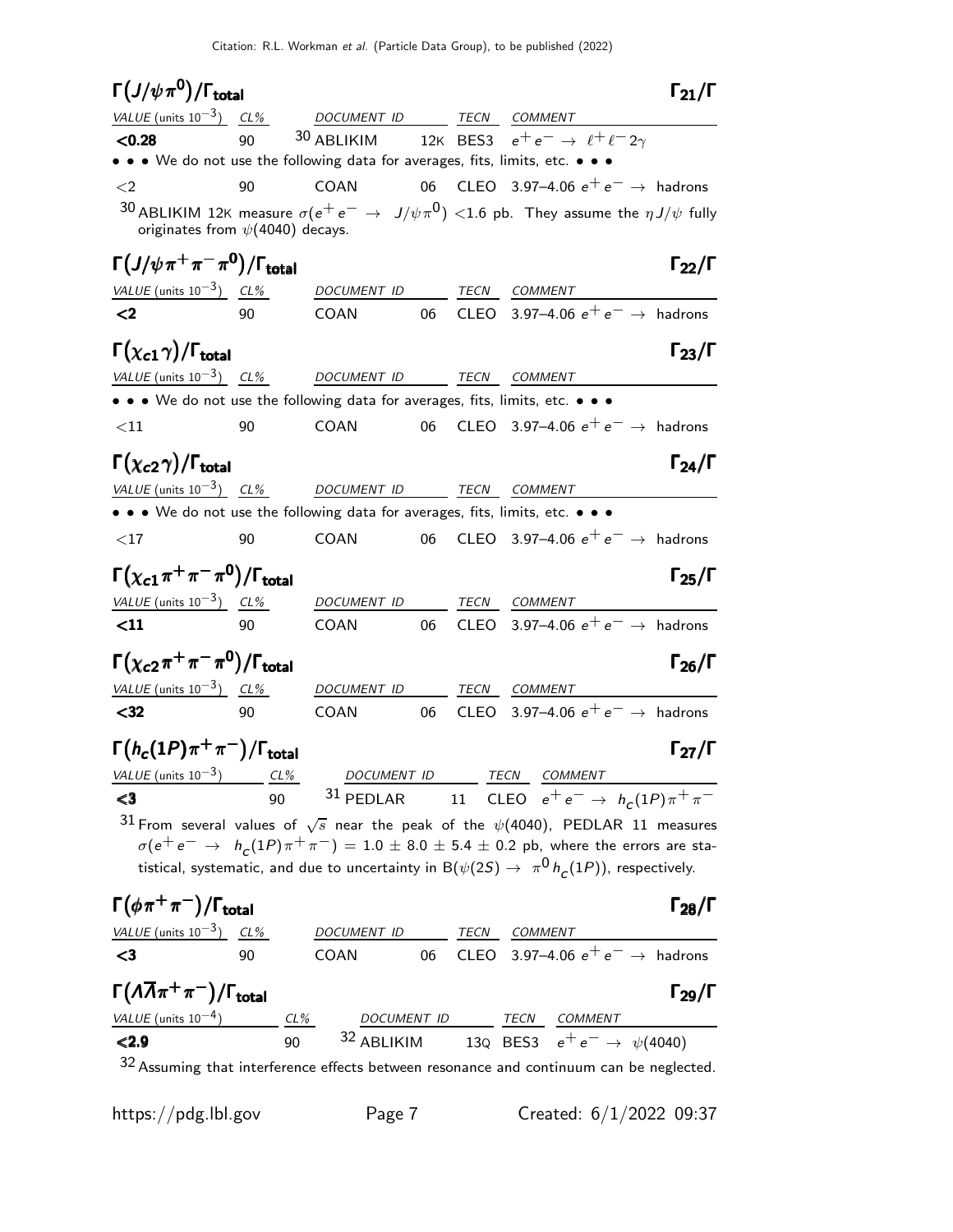| $\Gamma(\Lambda \overline{\Lambda} \pi^{\mathbf{0}})/\Gamma_{\text{total}}$                                                                                                         |  |  | $\Gamma_{30}/\Gamma$ |
|-------------------------------------------------------------------------------------------------------------------------------------------------------------------------------------|--|--|----------------------|
|                                                                                                                                                                                     |  |  |                      |
| VALUE (units $10^{-4}$ ) $\frac{CL\%}{90}$ $33 \frac{DOCUMENT ID}{ABLIKIM}$ $\frac{TECN}{13Q}$ $\frac{COMMENT}{BES3}$ $e^+e^- \rightarrow \psi(4040)$                               |  |  |                      |
| 33 Assuming that interference effects between resonance and continuum can be neglected.                                                                                             |  |  |                      |
| $\Gamma(\Lambda \overline{\Lambda}\eta)/\Gamma_{\rm total}$                                                                                                                         |  |  | $\Gamma_{31}/\Gamma$ |
| VALUE (units 10 <sup>-4</sup> ) $\frac{CL\%}{90}$ $\frac{DOCUMENT ID}{34 \text{ ABLIKIM}}$ $\frac{TECN}{13Q}$ $\frac{COMMENT}{BES3}$ $e^+e^- \rightarrow \psi(4040)$                |  |  |                      |
|                                                                                                                                                                                     |  |  |                      |
| 34 Assuming that interference effects between resonance and continuum can be neglected.                                                                                             |  |  |                      |
| $\Gamma(\Sigma^+\overline{\Sigma}^-)/\Gamma_{\rm total}$                                                                                                                            |  |  | $\Gamma_{33}/\Gamma$ |
| VALUE (units $10^{-4}$ ) $\frac{CL\%}{90}$ $35 \frac{DOCUMENT ID}{ABLIKIM}$ $\frac{TECN}{13Q}$ $\frac{COMMENT}{BES3}$ $e^+e^- \rightarrow \psi(4040)$                               |  |  |                      |
|                                                                                                                                                                                     |  |  |                      |
| 35 Assuming that interference effects between resonance and continuum can be neglected.                                                                                             |  |  |                      |
| $\Gamma(\Sigma^0\overline{\Sigma}{}^0)/\Gamma_{\rm total}$                                                                                                                          |  |  | $\Gamma_{34}/\Gamma$ |
| $\frac{VALUE \text{ (units 10}^{-4})}{500}$ $\frac{CL\%}{90}$ $\frac{DOCUMENT \text{ ID}}{36 \text{ ABLIKIM}}$ $\frac{TECN}{130}$ $\frac{COMMENT}{e^+e^-}$ $\rightarrow \psi(4040)$ |  |  |                      |
|                                                                                                                                                                                     |  |  |                      |
| $36$ Assuming that interference effects between resonance and continuum can be neglected.                                                                                           |  |  |                      |
| $\Gamma(\Xi^+\overline{\Xi}^-)/\Gamma_{\rm total}$                                                                                                                                  |  |  | $\Gamma_{35}/\Gamma$ |
|                                                                                                                                                                                     |  |  |                      |
| VALUE (units $10^{-4}$ ) $\frac{CL\%}{90}$ $37 \frac{DOCUMENT ID}{ABLIKIM}$ $\frac{TECN}{13Q}$ $\frac{COMMENT}{BES3}$ $e^+e^- \rightarrow \psi(4040)$                               |  |  |                      |
| 37 Assuming that interference effects between resonance and continuum can be neglected.                                                                                             |  |  |                      |
| $\Gamma(\Xi^0 \overline{\Xi}{}^0)/\Gamma_{\rm total}$                                                                                                                               |  |  | $\Gamma_{36}/\Gamma$ |
| VALUE (units $10^{-4}$ ) $\frac{CL\%}{90}$ 38 ABLIKIM 13Q BES3 $e^+e^- \rightarrow \psi(4040)$                                                                                      |  |  |                      |
|                                                                                                                                                                                     |  |  |                      |
| $38$ Assuming that interference effects between resonance and continuum can be neglected.                                                                                           |  |  |                      |
|                                                                                                                                                                                     |  |  |                      |

# $\psi$ (4040) REFERENCES

| ABLIKIM        |     |                     | 21AS PR D104 L091104 | M. Ablikim et al.                |                 | (BESIII Collab.) |
|----------------|-----|---------------------|----------------------|----------------------------------|-----------------|------------------|
| ABLIKIM        |     | 21AW PR D104 112009 |                      | M. Ablikim et al.                |                 | BESIII Collab.)  |
| ABLIKIM        |     | 20AG PR D102 112009 |                      | M. Ablikim et al.                |                 | BESIII Collab.)  |
| ABLIKIM        | 20O | PR D102 031101      |                      | M. Ablikim et al.                |                 | (BESIII Collab.) |
| ZHUKOVA        | 18  | PR D97 012002       |                      | V. Zhukova et al.                |                 | (BELLE Collab.)  |
| HAN            | 15  | PR D92 012011       |                      | Y.L. Han et al.                  |                 | (BELLE Collab.)  |
| ABLIKIM        | 13Q | PR D87 112011       |                      | M. Ablikim et al.                |                 | (BESIII Collab.) |
| WANG           | 13B | PR D87 051101       |                      | X.L. Wang et al.                 |                 | (BELLE Collab.)  |
| ABLIKIM        | 12K | PR D86 071101       |                      | M. Ablikim et al.                |                 | (BESIII Collab.) |
| PAKHLOVA       | 11  | PR D83 011101       |                      | G. Pakhlova et al.               |                 | (BELLE Collab.)  |
| PEDLAR         | 11  | PRL 107 041803      |                      | T. Pedlar <i>et al.</i>          |                 | (CLEO Collab.)   |
| DEL-AMO-SA 10N |     | PR D82 052004       |                      | P. del Amo Sanchez <i>et al.</i> | (BABAR Collab.) |                  |
| MO.            | 10  | PR D82 077501       |                      | X.H. Mo, C.Z. Yuan, P. Wang      |                 | (BHEP)           |
| AUBERT         | 09M | PR D79 092001       |                      | B. Aubert et al.                 | (BABAR Collab.) |                  |
| CRONIN-HEN 09  |     | PR D80 072001       |                      | D. Cronin-Hennessy et al.        |                 | (CLEO Collab.)   |
| PAKHLOVA       | 09  | PR D80 091101       |                      | G. Pakhlova et al.               |                 | (BELLE Collab.)  |